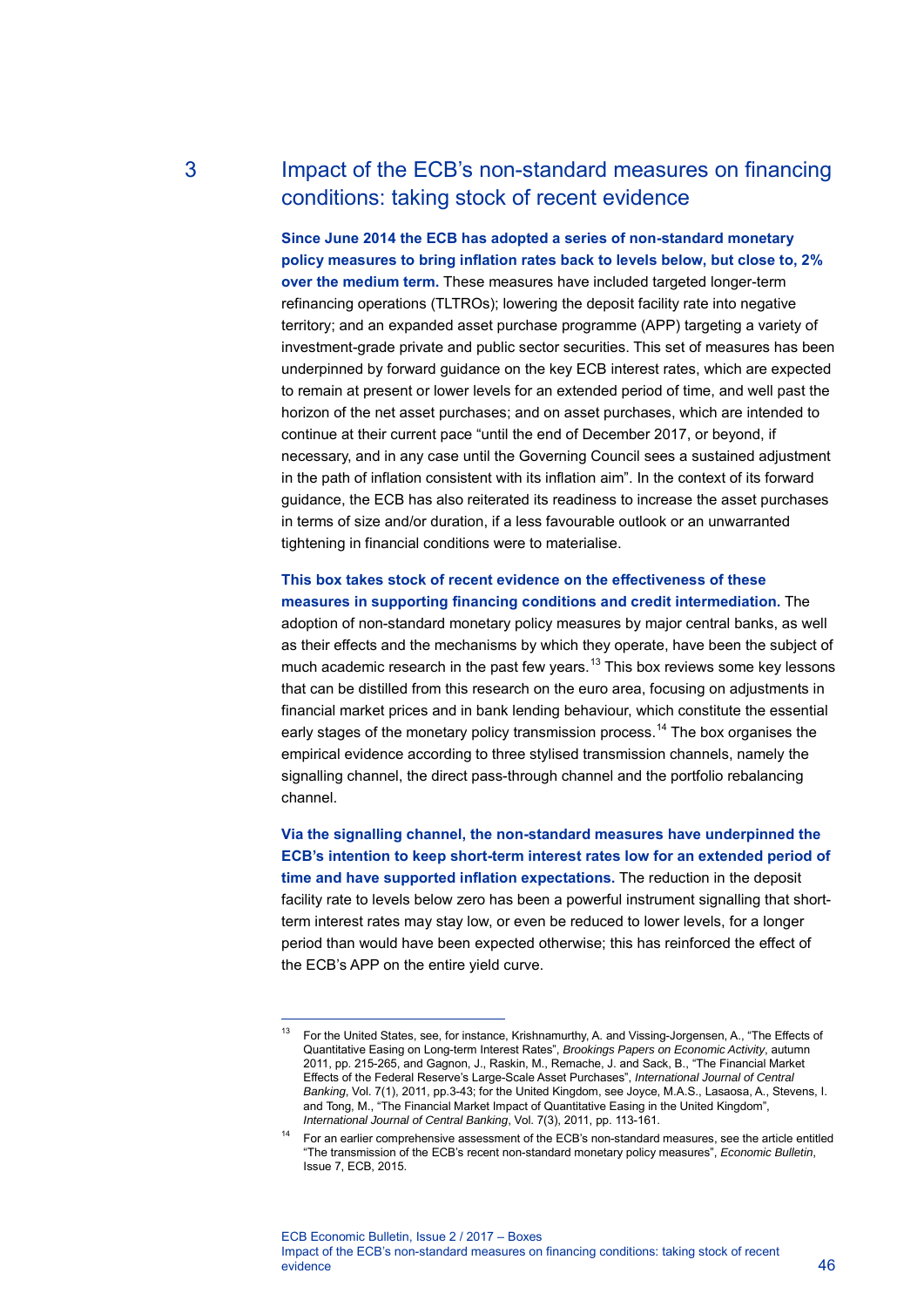#### **Chart A**



-

#### Three-month EONIA (OIS) forward rates

Source: ECB.

A substantial part of the decline in the expected path of short-term interest rates can be ascribed to the nonstandard monetary policy measures. Chart A compares two constellations of three-month overnight index swap (OIS) forward rates (which are a proxy for market expectations regarding the evolution of nominal short-term interest rates).<sup>[15](#page-1-0)</sup> The first constellation is observed in May 2014, i.e*.* just prior to the launch of the nonstandard measures; the second constellation is observed immediately after the Governing Council meeting on 22 January 2015 when the APP was announced. Over the period from May 2014 to January 2015 market expectations regarding interest rates were revised downwards markedly, as reflected, for instance, in the decline of OIS rates three years ahead, which fell by around 70 basis points. In addition to the monetary policy measures, a variety of factors may possibly have contributed to these changes in market expectations.

Within the literature, one method used to identify the contribution of the ECB's measures is to examine changes in asset prices around policy announcement dates (an approach often referred to as "event-study evidence").<sup>[16](#page-1-1)</sup> This approach confirms that a relevant part of the decline in the expected path of short-term rates can be ascribed to the non-standard monetary policy measures.<sup>[17](#page-1-2)</sup> Moreover, this approach shows that the measures have exerted signalling effects on inflation expectations, which have increased markedly, in particular around the various APP announcement dates.<sup>[18](#page-1-3)</sup> This re-anchoring of inflation expectations is instrumental in achieving a sustained adjustment in the path of inflation.<sup>[19](#page-1-4)</sup>

<span id="page-1-1"></span><span id="page-1-0"></span> $15$  In principle, OIS forward rates may not fully reflect expected future short-term rates because they may embody a term premium component. In view of the focus on short and medium-term maturities, this consideration is somewhat less relevant, given that for such maturities the compensation for term risk tends to be more contained.

As financial markets are forward looking, asset prices will respond to policy measures when expectations of those measures are formed and revised, notably around the time of policy announcements. Similar event-study approaches have been used to assess the policy measures adopted in the United States and the United Kingdom. For the United States, see, for instance, Krishnamurthy, A. and Vissing-Jorgensen, A., op. cit.; and, for the United Kingdom, see Joyce, M.A.S., Lasaosa, A., Stevens, I. and Tong, M., op. cit.

<span id="page-1-2"></span><sup>&</sup>lt;sup>17</sup> The signalling channel has also contributed to reducing uncertainty surrounding future interest rates. As lower interest rate volatility decreases the likelihood of large swings in the interest rate, it also makes bonds with long maturities less risky, and hence induces a compression in term premia.

<span id="page-1-3"></span>For instance, it has been found that the APP announcement in January 2015 raised inflation expectations across all maturities, with an impact ranging between 10 and 30 basis points for a maturity of five years on inflation expectations derived from inflation-linked swap contracts. See Altavilla, C., Carboni, G. and Motto, R., "Asset purchase programmes and financial markets: lessons from the euro area", *ECB Working Paper Series*, No 1864, ECB, 2015; and Ambler, S. and Rumler, F., "The Effectiveness of Unconventional Monetary Policy Announcements in the Euro Area: An Event and Econometric Study", *Oesterreichische Nationalbank Working Papers*, No 212, Oesterreichische Nationalbank, 2017.

<span id="page-1-4"></span>Specifically, a model-based assessment suggests that this re-anchoring channel may account for a third of the APP's impact on inflation. See Andrade, P., Breckenfelder, J., De Fiore, F. and Karadi, P., "The ECB's asset purchase programme: an early assessment", *ECB Working Paper Series*, No 1956, ECB, 2016.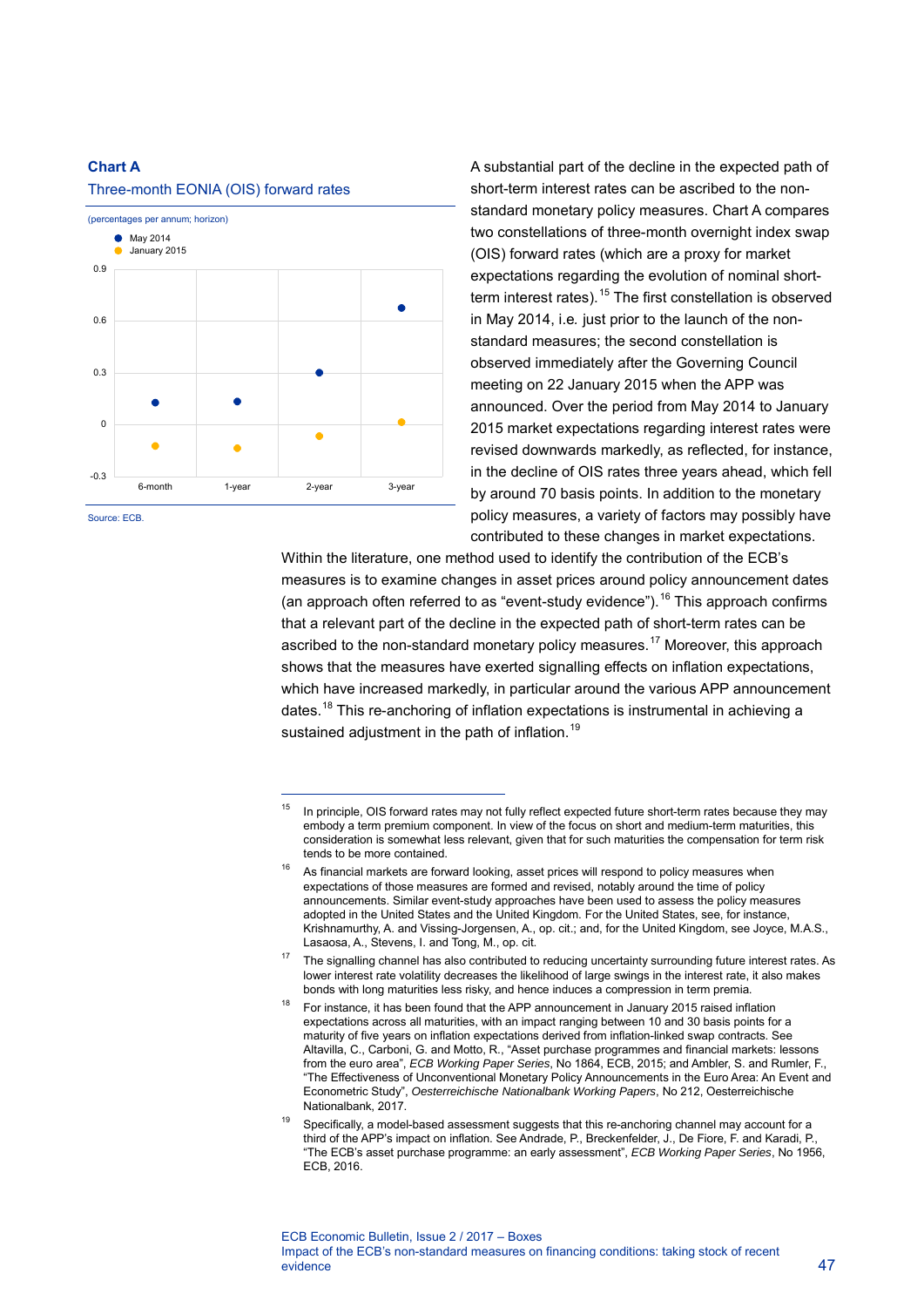## **Via the direct pass-through channel, monetary policy has induced a further pronounced easing in the market segments targeted by the non-standard measures.** As well as inducing a broad-based easing in financial conditions, the ECB's policy measures have been designed to directly improve the way in which the resultant stimulus is passed through to the borrowing conditions of households and firms. The effectiveness of this channel is most evident in the case of the TLTROs, which have built-in incentive mechanisms to ensure that the favourable funding costs they offer to banks are passed on to the ultimate borrowers. $20$

### **Chart C**



Changes in lending rates for non-financial corporations: TLTRO-I operations





Source: ECB.

**Chart B** 

Notes: This chart covers the period from June 2014 to July 2015. In "vulnerable" countries, the "non-bidders" group comprises 10 banks and the "bidders" group comprises 49 banks. In "less vulnerable" countries, the "non-bidders" group comprises 71 banks and the "bidders" group comprises 43 banks.

-

Source: ECB.

Notes: This chart covers the period from March to December 2016. In "vulnerable" countries, the "non-bidders" group comprises 24 banks and the "bidders" group comprises 47 banks. In "less vulnerable" countries, the "non-bidders" group comprises 73 banks and the "bidders" group comprises 51 banks.

Charts B and C provide evidence of this channel using information on banks' lending rates and their bidding behaviour in the two series of TLTROs. The evidence suggests that banks located in vulnerable countries that have participated in TLTROs have lowered their lending rates by more than non-participating banks.<sup>[21](#page-2-1)</sup> This has helped steer the monetary stimulus to private sector borrowers in the euro area who have been most in need of accommodation.

### **Finally, via the portfolio-rebalancing channel, the ECB's non-standard measures have compressed risk premia across a wide range of asset classes.** Central bank asset purchases typically entail the absorption of medium to longer-

<span id="page-2-0"></span><sup>&</sup>lt;sup>20</sup> The TLTROs are targeted operations, as the amount that banks can borrow is linked to their loans to non-financial corporations and households. The incentive mechanism works through price effects under TLTRO II: if participating banks outperform their specific quantitative benchmark for credit creation, the interest rate on their TLTRO II borrowings decreases relative to the standard borrowing cost – equal to the rate on the main refinancing operation applicable at the time of settlement – and can fall as low as the interest rate on the deposit facility applicable at the same time.

<span id="page-2-1"></span><sup>&</sup>lt;sup>21</sup> Throughout this box, the term "vulnerable countries" refers to Ireland, Greece, Spain, Italy, Cyprus, Portugal and Slovenia, while the term "less vulnerable countries" refers to the remaining euro area countries.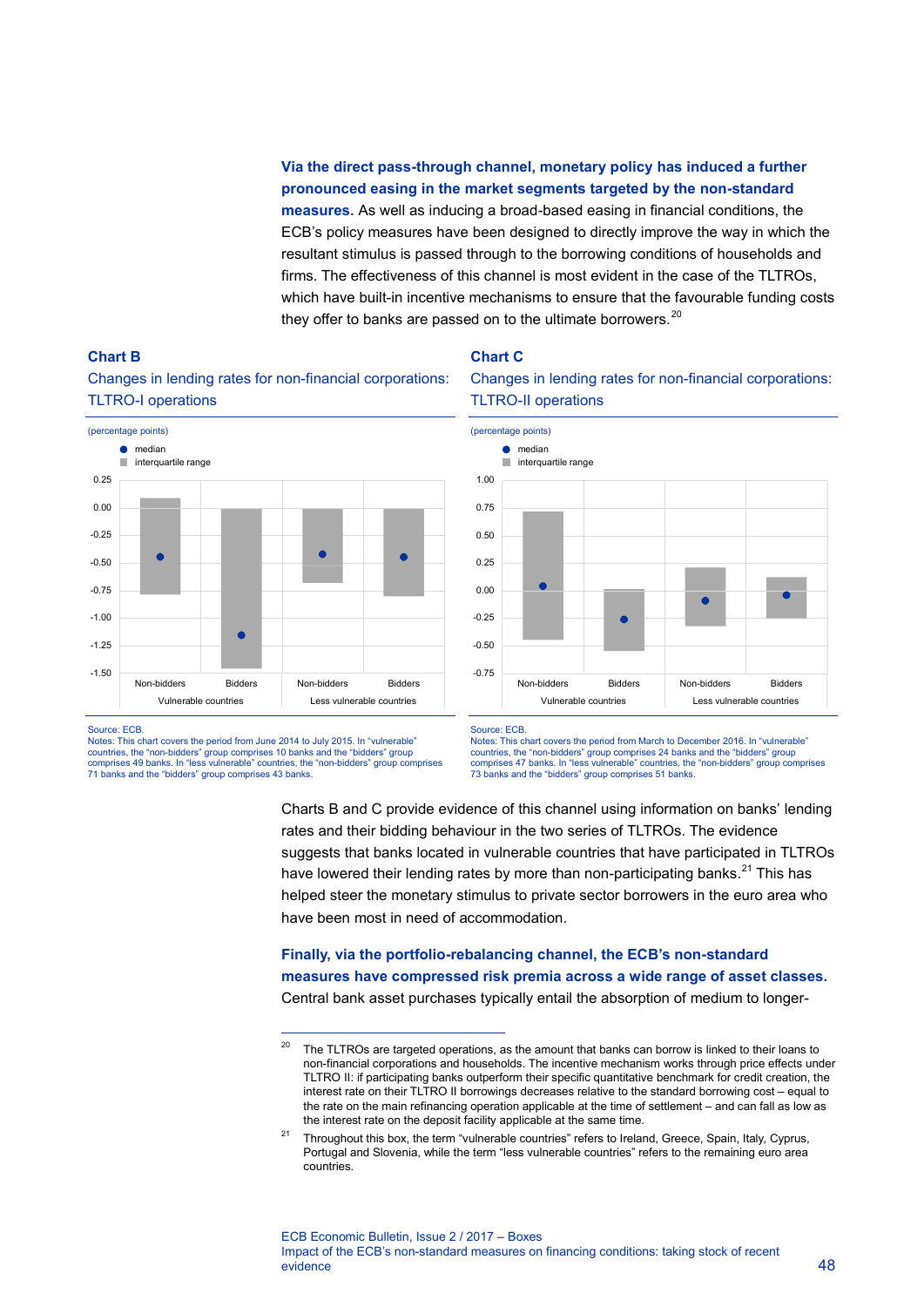term bonds in return for "zero-duration" central bank reserves. As a result, investors have an incentive to rebalance their portfolios towards other, riskier market segments, while accepting lower compensation for holding this risk. This is because central bank purchases free up risk-taking capacity in the private sector and drive down risk-adjusted returns on the assets targeted by the purchase programmes, hence inducing investors to consider alternative investments. In order to shed light on this channel, Charts D and E show changes in the yields on securities for selected euro area sovereigns during the press conference on 22 January 2015 when the APP was announced. $^{22}$  $^{22}$  $^{22}$  As the theory predicts, the longer the term to maturity, the sharper the decline in yields was. Broader asset price reactions are also consistent with the view that the ECB's measures have brought about an easing in financial conditions, which was evident from the improvement in stock markets and the decline in corporate bond yields around this announcement. Arguably, confining the assessment to the market reaction on 22 January 2015 when the official announcement was made does not capture the evidence that ECB communications hinting at the imminent launch of a purchase programme began to affect market expectations as early as September 2014. When these anticipation effects are accounted for, the response of asset prices is qualitatively similar to the response seen following the APP announcement on 22 January 2015; quantitatively, the APP explains the bulk of the decline observed in euro area long-term bond yields since September 2014.<sup>[23](#page-3-1)</sup> Moreover, risk premia have been compressed across a wide range of asset classes, suggesting spillovers to non-targeted assets. In the case of later recalibrations of the APP, it has become increasingly challenging to identify their effects via event studies, because market participants have, over time, gradually revised their expectations regarding policy packages on the basis of the continuous stream of economic data releases. $^{24}$  $^{24}$  $^{24}$  At the same time, available studies that seek to address this challenge by using time series and cross-sectional variation in asset prices and asset purchase volumes also confirm that the ECB's measures explain the bulk of the decline observed in euro area long-term risk premia since September  $2014.<sup>25</sup>$  $2014.<sup>25</sup>$  $2014.<sup>25</sup>$ 

-

<span id="page-3-0"></span><sup>&</sup>lt;sup>22</sup> Charts D and E report changes in yields between 14:30 and 16:00 CET on 22 January 2015 – i.e. between the start of the press conference and immediately after it ended.

<span id="page-3-1"></span><sup>&</sup>lt;sup>23</sup> Most of the impact attributed to the APP is related to "stock effects" – i.e. the persistent changes in yields that are associated with the absorption of securities by central banks. See, for instance, Altavilla, C., Carboni, G. and Motto, R., op. cit.; Blattner, S.T. and Joyce, M.A.S., "Net debt supply shocks in the euro area and the implications for QE", *ECB Working Paper Series*, No 1957, ECB, 2016; De Santis, R., "Impact of the asset purchase programme on euro area government bond yields using market news", *ECB Working Paper Series*, No 1939, ECB, 2016; and Koijen, R.S.J., Koulischer, F., Nguyen, B. and Yogo, M., "Quantitative easing in the euro area: The dynamics of risk exposure and the impact on asset prices", *Banque de France Working Papers*, No 601, Banque de France, 2016. The impact of the actual implementation of the purchases ("flow effects") is also found to be significant, albeit more limited than the stock effects. See Holm-Hadulla, F. and De Santis, R., "Flow effects of ECB sovereign bond purchases: evidence from a natural experiment", *ECB Working Paper Series*, ECB, forthcoming.

<span id="page-3-2"></span><sup>&</sup>lt;sup>24</sup> This was evident, for instance, in the context of the most recent recalibration of the ECB's monetary policy stance at the Governing Council meeting on 8 December 2016, which was largely anticipated by the market, as confirmed by survey-based information.

<span id="page-3-3"></span> $25$  See, for instance, Blattner, S.T. and Joyce, M.A.S., op. cit.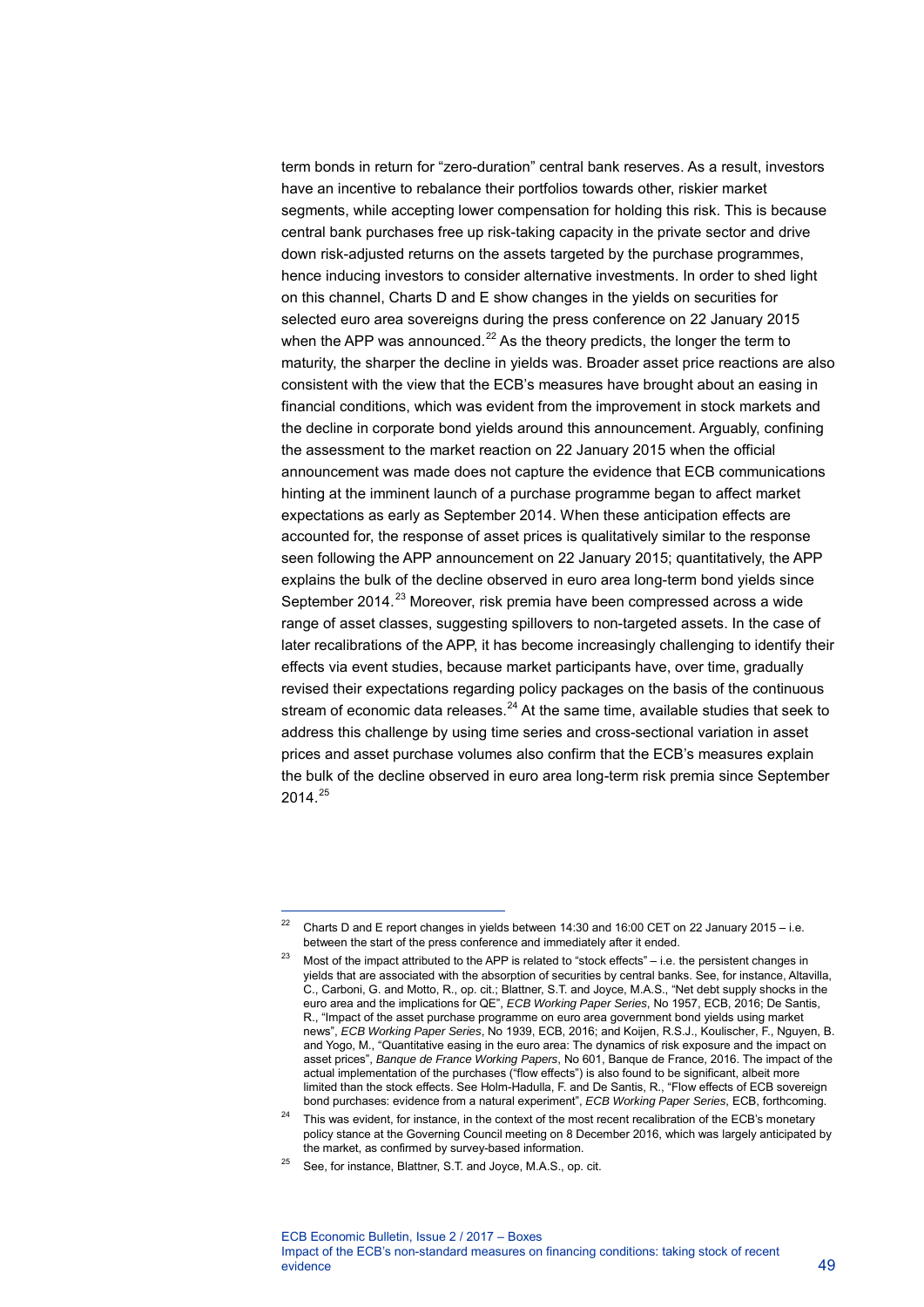### **Chart D**

### Changes in yields of German and French securities following the announcement of the APP on 22 January 2015



-

#### **Chart E**

Changes in yields of Italian and Spanish securities following the announcement of the APP on 22 January 2015



Source: ECB calculations.

Source: ECB calculations.

# **The rebalancing channel has not only affected financial assets, it has also given banks incentives to improve credit conditions for households and nonfinancial corporations alike.** A host of empirical analyses highlight that the different measures have had a mutually reinforcing impact on bank lending conditions.<sup>[26](#page-4-0)</sup> For instance, on the liability side, the TLTROs have brought funding relief for banks participating in the operations; at the same time, the APP and the interest rate cuts have led to a compression of funding costs for the banking system as a whole. On the asset side, the negative interest rates on excess liquidity have reinforced

portfolio rebalancing effects. This is because the implicit charge applied on excess reserves has increased the velocity of circulation of excess reserves in the money market, and thus has improved the relative attractiveness for banks of granting loans or holding securities with a higher return. At the same time, the precise patterns of the resultant improvements in credit conditions have varied across different types of bank and/or across countries.

**In the case of banks with greater recourse to TLTROs and tighter balance sheet constraints, the measures have tended to be transmitted as a reduction in lending rates.** For instance, banks located in vulnerable countries with high levels of participation in TLTROs have responded to policy measures primarily by lowering

<span id="page-4-0"></span><sup>&</sup>lt;sup>26</sup> See, for instance, Albertazzi, U., Becker, B. and Boucinha, M., "Portfolio Rebalancing and the Transmission of Large-Scale Asset Programs: Evidence from the Euro Area", available as a conference paper in *Monetary policy pass-through and credit markets* – *ECB conference 27-28 October 2016*, ECB, Frankfurt am Main, 2016; Altavilla, C., Canova, F. and Ciccarelli, M., "Mending the broken link: heterogeneous bank lending and monetary policy pass-through", *ECB Working Paper Series*, No 1978, ECB, 2016; and Boeckx, J., De Sola Perea, M. and Peersman, G., "The Transmission Mechanism of Credit Support Policies in the Euro Area", *Working Paper Research*, No 302, Nationale Bank van België/Banque Nationale de Belgique, 2016.